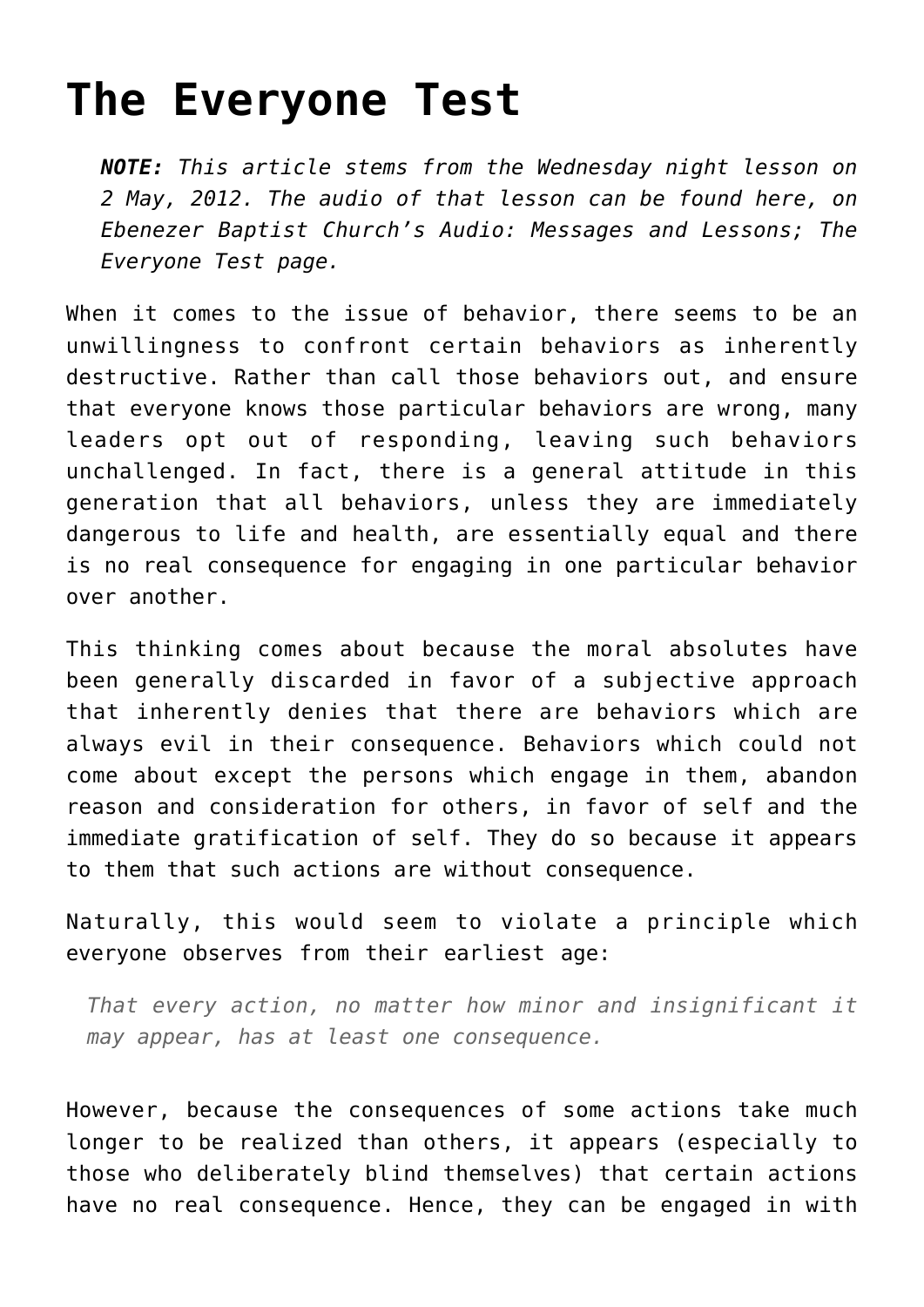## impunity

However, this does appear to conflict with the above observed principle, which then, gives rise to a couple of questions worthy of consideration:

*How can we determine (or know) if a way of thinking, and the behavior which arises from that thinking, is right and proper to do (or righteous), and another way of thinking and behavior is wrong and destructive in its end (hence, wicked and evil)?*

#### And:

*Can we prove, by proving out and weighing the ends of actions, whether or not the system we live in, is a system borne out of random chance, or was indeed created by a righteous God?*

A corollary to that is the proof that righteousness either exists, or it doesn't. If we truly live in a designed system in which certain thoughts and actions are classed as righteous, and others not, then we should see a pattern in the system and be able to determine the laws for that system.

If, on the other hand, the entirety of this creation came about by chance, then the very nature of chance dictates that there can be no set laws to govern the outcomes of thoughts and behaviors. This is due to the very nature of chance – that it is random in both cause and effect. Hence, an action which yields a certain outcome one time, may not yield that same outcome another time. The reason for this is chance or randomness in application of existent conditions.

Since it is obvious that proving something which occurred by chance, cannot be done with any degree of certainty, we must test that which claims to be reliable: The system described in Scripture.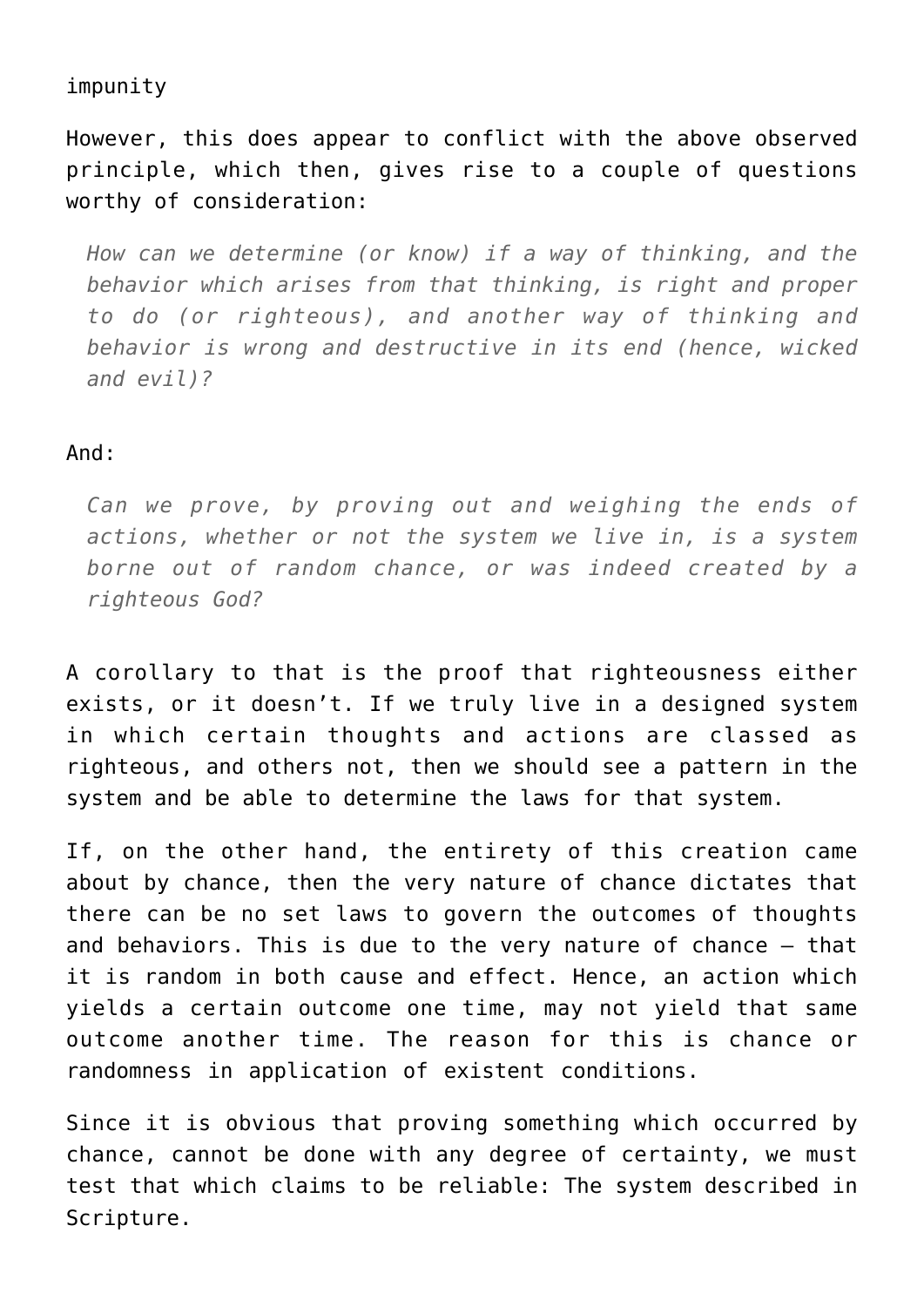#### The question also arises:

*Can we actually determine a test wherein the existence, or lack thereof, of the system described in Scripture, which is a system originally formed in righteousness, is proved or disproved? And, proving or disproving whether the governing laws of that system are also righteous?*

Since we cannot prove or disprove – or even design a test for the evolutionary/atheistic model, as it is based upon a world formed by chance, we now turn to the Scriptural model:

#### The supposition is:

*If the LORD God did not design the system we live in, and there is no such thing as righteousness, this test will fail. If he does exist, and righteousness is indeed operative, then the test will succeed. Success and failure of the test are defined by the standards the LORD set in the Scripture, and can be seen in the commandments.*

But when the Pharisees had heard that he had put the Sadducees to silence, they were gathered together. Then one of them, *which was* a lawyer, asked *him a question*, tempting him, and saying, Master, which is the great commandment in the law? Jesus said unto him, Thou shalt love the Lord thy God with all thy heart, and with all thy soul, and with all thy mind. This is the first and great commandment. And the second *is* like unto it, Thou shalt love thy neighbour as thyself. On these two commandments hang all the law and the prophets.*(Matthew 22:34-40)*

Owe no man any thing, but to love one another: for he that loveth another hath fulfilled the law. For this, Thou shalt not commit adultery, Thou shalt not kill, Thou shalt not steal, Thou shalt not bear false witness, Thou shalt not covet; and if *there be* any other commandment, it is briefly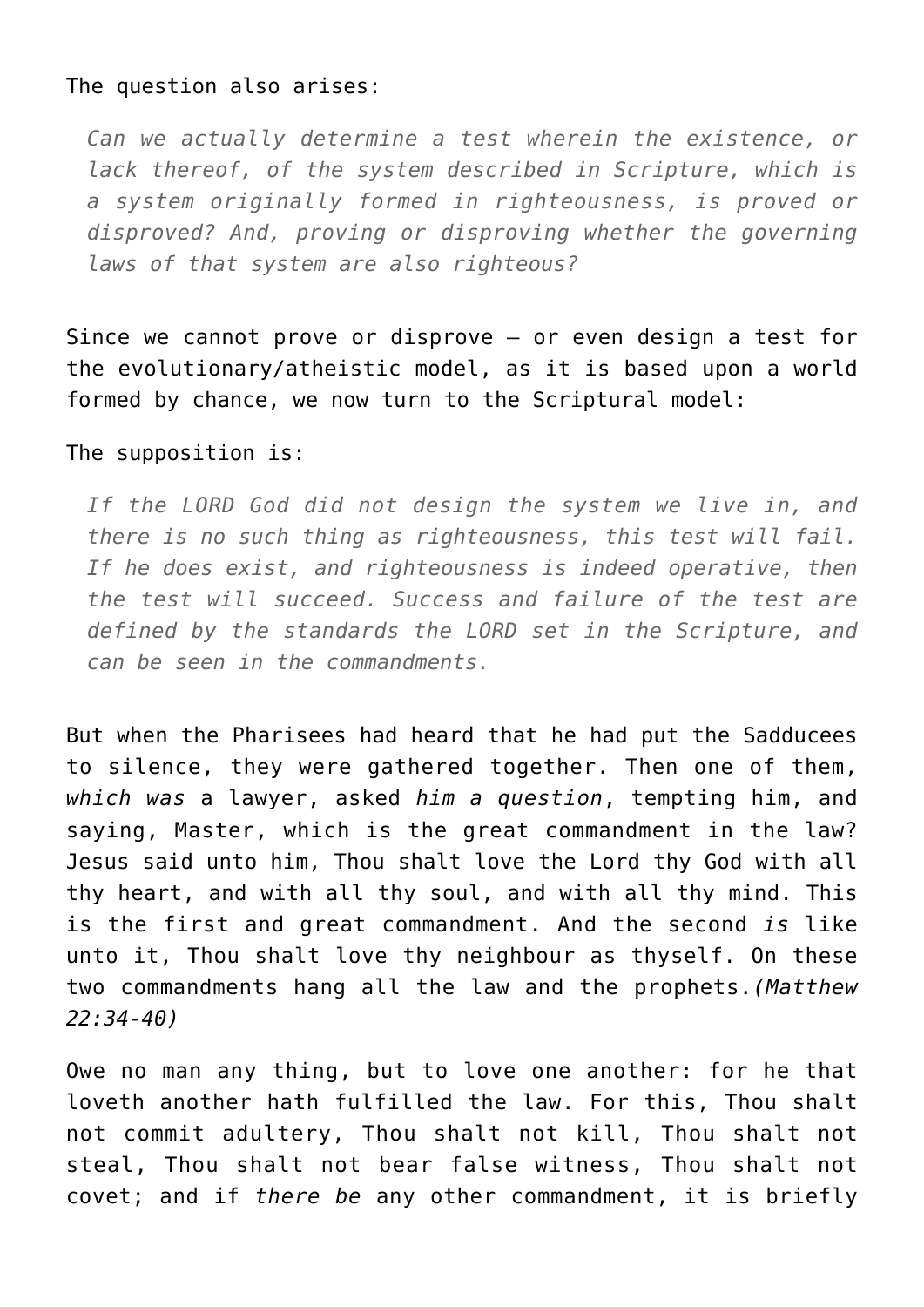comprehended in this saying, namely, Thou shalt love thy neighbour as thyself. Love worketh no ill to his neighbour: therefore love is the fulfilling of the law. *(Romans 13:8-10)*

According to the statement of the Lord Jesus Christ, there are two preeminent commandments, which everything else in the system is dependent upon. They are:

- Love the LORD God with all your being.
- Love your neighbor as yourself

In the passage from Romans, the apostle Paul explains that "Love worketh no ill to his neighbour:" Thence defining "love" as a characteristic which is beneficial to everyone. Which, in turn, fulfills the law. Since it is clear and plain that Scripture declares that the LORD God created man, it consequently declares that man should love his Creator. Since one cannot "harm" the LORD God, it is clear that "love" expressed toward the LORD, will be seen in obedience.

In further explaining what behaviors are, and are not acceptable, the apostle Paul set forth a list in his epistle to the church in Galatia, in which he states "against such there is no law." concerning one set of behaviors, but the other set he declares "shall not inherit the kingdom of God."

Now the works of the flesh are manifest, which are *these*; Adultery, fornication, uncleanness, lasciviousness, Idolatry, witchcraft, hatred, variance, emulations, wrath, strife, seditions, heresies, Envyings, murders, drunkenness, revellings, and such like: of the which I tell you before, as I have also told *you* in time past, that they which do such things shall not inherit the kingdom of God. But the fruit of the Spirit is love, joy, peace, longsuffering, gentleness, goodness, faith, Meekness, temperance: against such there is no law. *(Galatians 5:19-23)*

Hence, there are two things which are apparent here: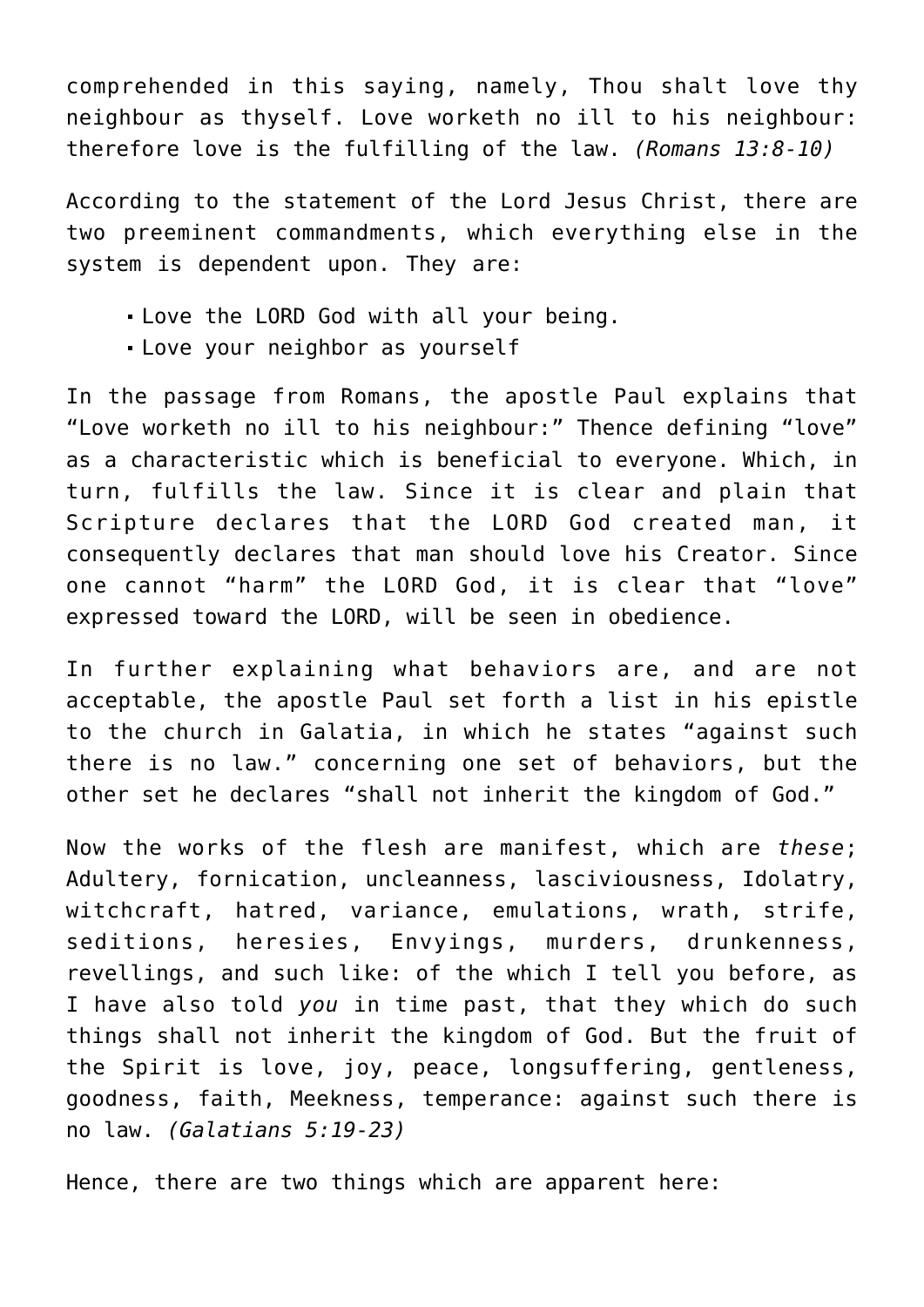- 1. The "love" defined by the apsotle Paul in Romans 13, is expressed in those actions set forth in the epistle to the Galatians, of which it is stated "against such there is no law."
- 2. The system set up in the Scripture is such that when we engage in the right behaviors it is beneficial to everyone, and when we engage in the wrong behaviors it is a detriment to everyone.

Given the consistency of the assertions concerning our behavior, we are confident that if the system we exist in was indeed set up by the LORD God, that for everyone to engage in a certain behavior will yield a predicable result, and is hence testable.

Plainly, since the Scripture makes such declaration, we set the test parameter thus:

*If an action or behavior is proper and right to do, and everyone does it, then it will have a positive effect upon everyone and benefit mankind as a whole.*

#### Conversely:

*If the action or behavior is evil and wicked, then when everyone does it, it will have a destructive effect.*

#### Thus, all we have to do is think:

*"What would happen if everyone on the earth did "xyz?" What would be the result, or outcome of that?*

Additionally, we could apply it to our own thinking and behavior:

"If everyone on the earth thought like I think, what would the outcome of that be?"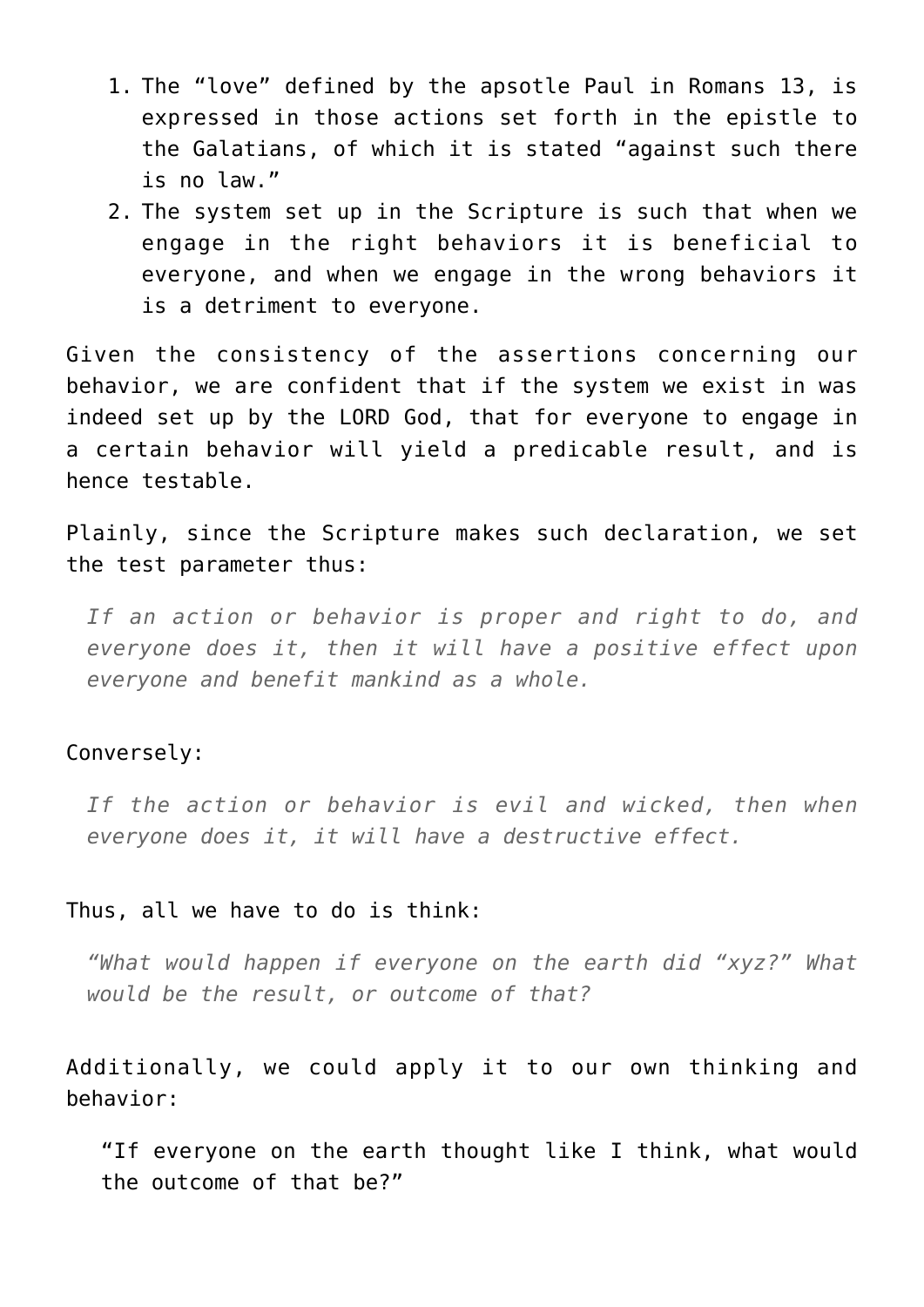Or:

"If everyone had the thoughts I am having right now, what would the outcome be?"

## And:

If everyone on the earth did what I am going to do, or are doing right now, what would the outcome of that be?"

For instance:

If everyone lied (and did nothing but lie) to everyone else, what would the outcome of that be? Consider this:

- *You take your car in to have the brakes repaired and you don't tell the truth about the brakes and what you have experienced with the car. Will that help or hinder the repair of your vehicle?*
- *The shop quotes you a price for the repair, but they lie and deliberately do not give you an accurate quote. Will it help or hinder you and your finances?*
- *When you get the vehicle back, the shop lies about an unsafe problem, declaring they "fixed it" when in actuality they did nothing. Would that help you or be detrimental to you?*

# Again, if we take another behavior for an example, such as homosexuality, and apply the test to it:

*If everyone engaged in homosexual behavior to the exclusion of heterosexual behavior, what would be the result?*

Now, the point was raised in a discussion of this and a claim was made concerning artificial insemination. However, artificial insemination cannot be used as it is not available naturally and does not naturally occur. No other behavior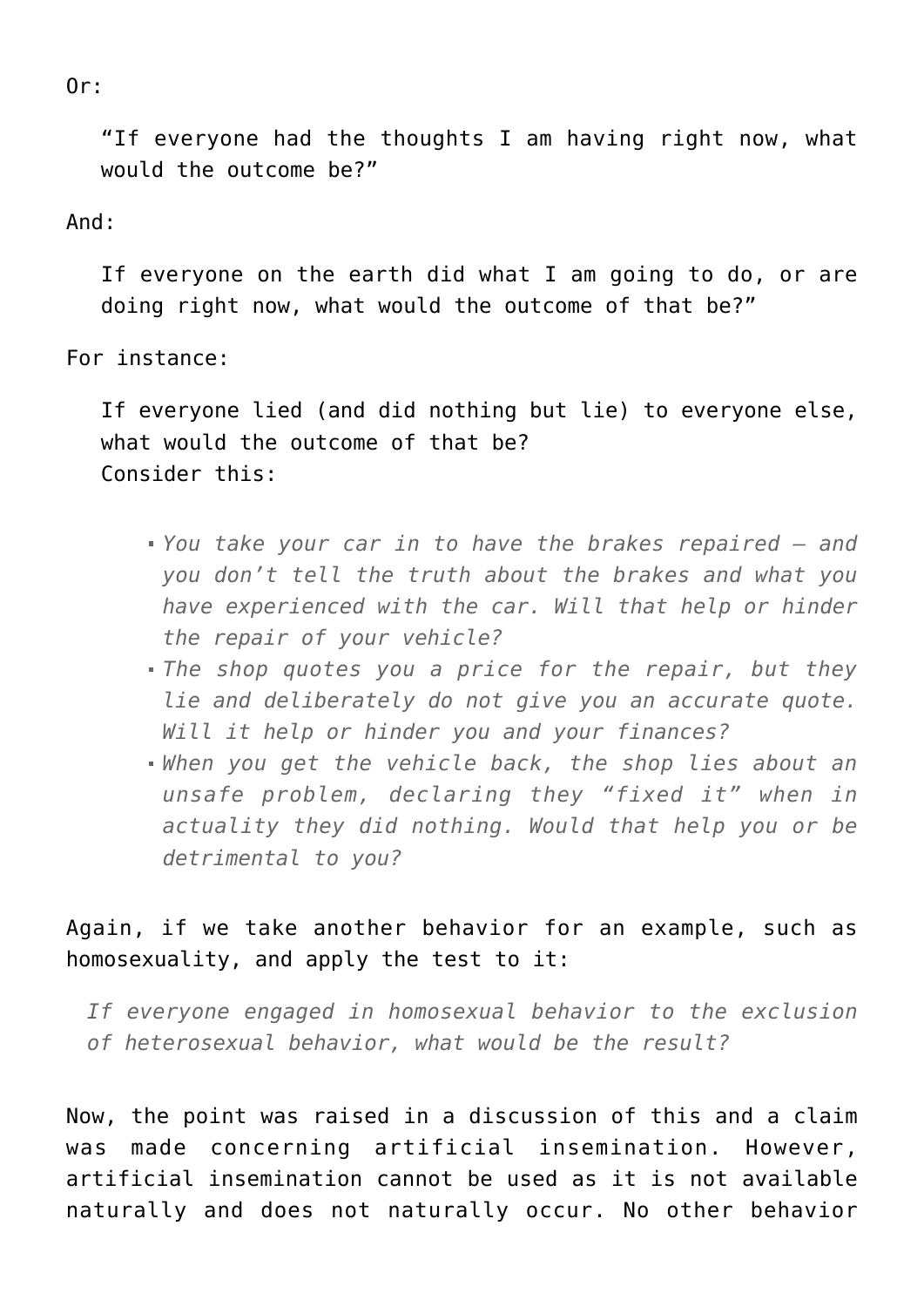would have this advantage. This would be like everyone killing everyone else, yet no one dying. A bit impossible. Rather, for the test to be valid, we must let the naturally occurring outcome take place.

In the case of homosexual behavior, it should take about 100 years and the human race will be extinct.

- What if every woman aborted her child? What would the outcome of that be?
- What if everyone stole to get what they wanted or needed: No one labored to produce anything, they simply stole it from someone else? How well would that work out?
- What if everyone exercised wrath and stayed angry all the time?

Conversely, ask the "*What if everyone…*" question about the following behaviors:

- Love
- Joy
- Peace
- Longsuffering
- Gentleness
- Goodness
- $•$  Faith
- Meekness
- Temperance

Additionally:

- What if every child honored their father and mother?
- What if everyone told the truth all the time?
- What if everyone honored their commitments all the time?

Interesting how it works out, isn't it? All the behaviors the LORD states are good for us, benefit everyone – even when everyone engages in them. Conversely, when the LORD states a